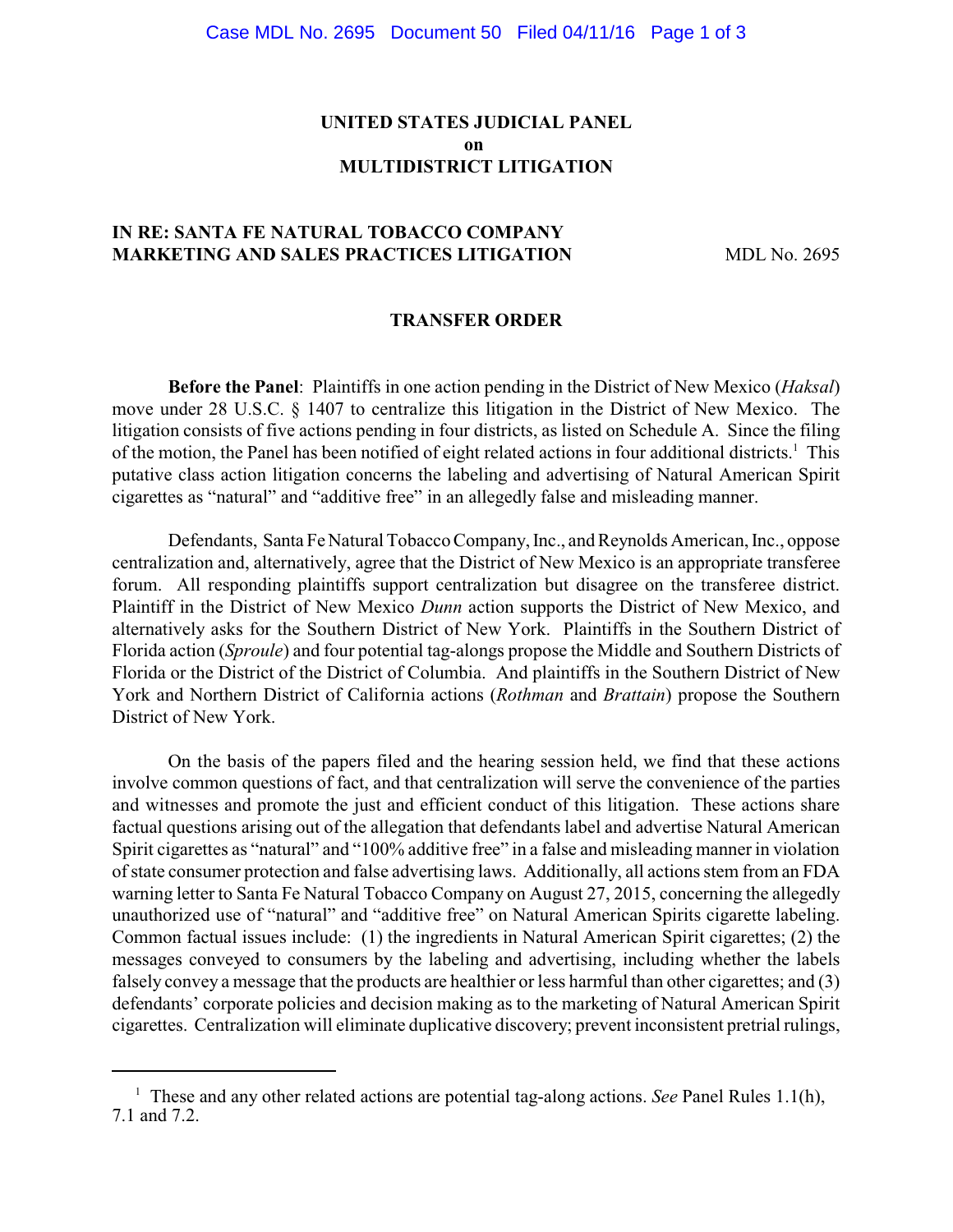$-2-$ 

particularlywith respect to class certification; and conserve the resources of the parties, their counsel and the judiciary.

Defendants do not dispute the presence of common factual questions. Rather, they oppose centralization arguing that the litigation lacks factual complexity and could be coordinated informally, making centralization unnecessary. But the record indicates that this litigation raises complex factual issues as to the alleged additives in the products, consumer perception of the products' health risks, and the extent of health risks actually posed by the products, particularly as compared to other cigarette brands. Defendants do not dispute that expert testimony will be necessaryon manyof these issues. Additionally, the actions (including potential tag-alongs) involve nine putative nationwide classes and twenty state classes or subclasses. There is minimal overlap in plaintiffs' counsel, which will make informal coordination of these issues difficult.

We are persuaded that the District of New Mexico is an appropriate transferee district for this litigation. Defendant Santa Fe Natural Tobacco Company has its headquarters in this district, and it represents that key witnesses reside there, including employees and decision makers tasked with the development and execution of product labeling, marketing and advertising. Four actions (including potential tag-alongs) are pending in this district, which has the support of plaintiffs in two actions. Defendants agree that the District of New Mexico provides a convenient and accessible location for this geographically dispersed litigation. Finally, centralization before the Honorable James O. Browning allows us to assign this litigation to an able and experienced jurist who has not had the opportunity to preside over an MDL. We are confident he will steer this litigation on a prudent course.

IT IS THEREFORE ORDERED that the actions listed on Schedule A and pending outside the District of New Mexico are transferred to the District of New Mexico and, with the consent of that court, assigned to the Honorable James O. Browning for coordinated or consolidated pretrial proceedings.

PANEL ON MULTIDISTRICT LITIGATION

Jary 8 Vano

 Sarah S. Vance Chair

Marjorie O. Rendell Charles A. Breyer Lewis A. Kaplan Ellen Segal Huvelle R. David Proctor Catherine D. Perry